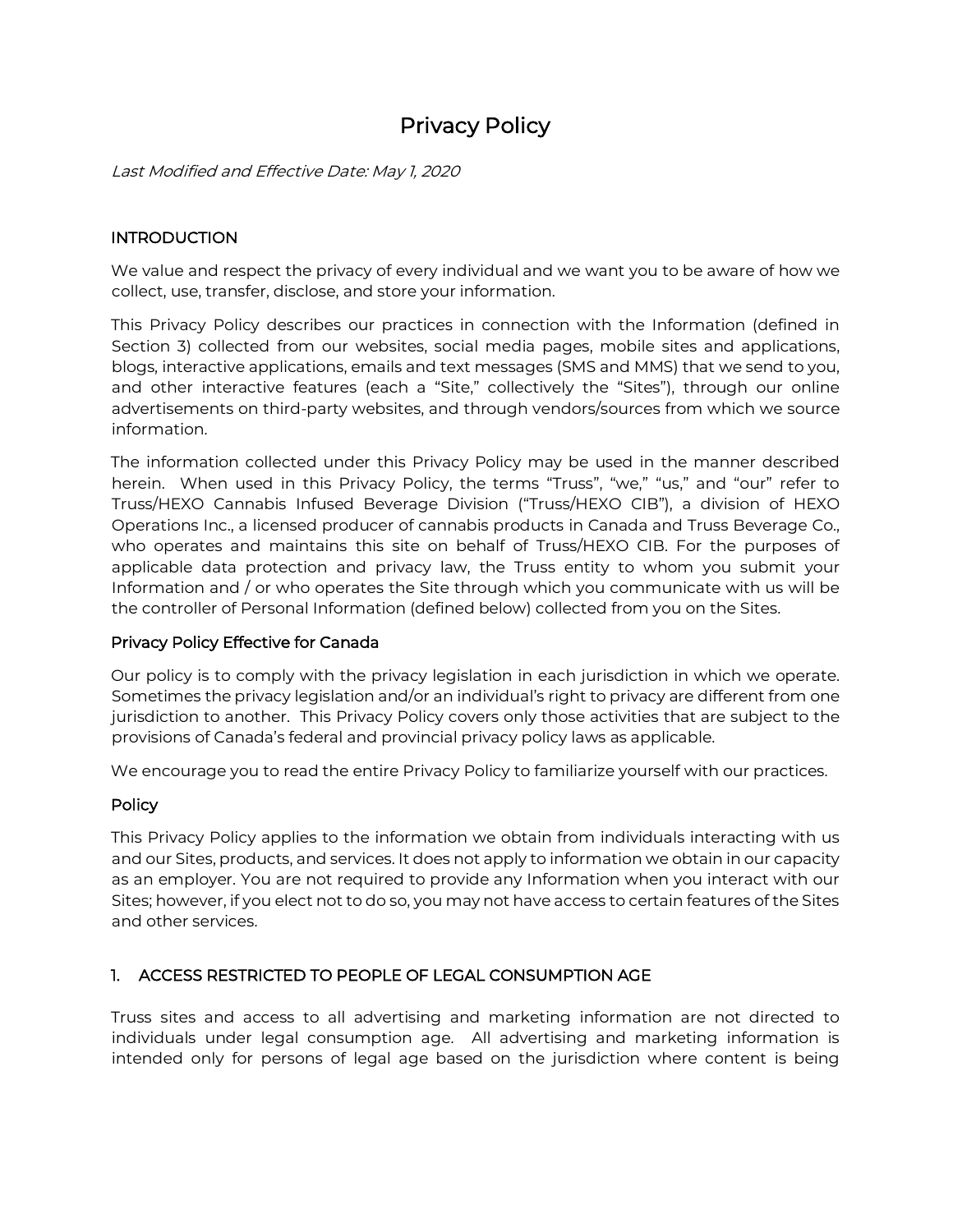accessed or viewed. You will be required to verify being of legal age prior to entering or interacting with a Site.

We do not knowingly collect, use, or disclose personal information from anyone under legal age and request that such individuals do not provide any information (defined below) to us or access our sites. If we become aware that we have unknowingly collected personal information from an individual under legal age, we will make reasonable efforts to delete such information from our records.

IF YOU ARE UNDER THE LEGAL CONSUMPTION AGE IN YOUR JURISDICTION AND HAVE ENTERED OUR SITE BY PROVIDING A FALSE DATE OF BIRTH, YOU MUST IMMEDIATELY LEAVE THE SITE. IF YOU BELIEVE SOMEONE UNDER THE LEGAL CONSUMPTION AGE HAS PROVIDED US WITH INFORMATION BY OBTAINING ACCESS IN VIOLATION OF THE APPLICABLE SITES' ACCESS RESTRICTIONS, PLEASE CONTACT US IMMEDIATELY AND THIS INFORMATION WILL BE REMOVED.

## 2. HOW WE COLLECT, USE AND DISCLOSE OF INFORMATION

#### Types of Information

Truss may collect two types of information (collectively, "Information"):

- A. "Personal Information" is information about an identifiable individual as defined by applicable law. Examples of Personal Information include:
	- Contact information (e.g., name, home or physical address, birth date, email address, telephone number, and mobile phone number);
	- Billing and shipping information (e.g., credit/debit card number, expiration date, CVV code, billing and shipping addresses and contact information);
	- Social media account information (e.g., user name and passwords, profile images, and other images that you make available such as user-generated content);
	- Other Personal Information as deemed necessary or provided voluntarily.
- B. "Other Information" is information collected from Sites, the Internet and third-party sources that do not specifically identify an individual. Examples of Other Information generally include:
	- Demographic information including date of birth, gender, interests, province, postal code, time zone and language, when it is not identifiable to a specific individual;
	- Preferences, shopping habits, and other lifestyle information, including product wish lists, order history, marketing preferences, and cell phone carrier;
	- Search queries;
	- Application usage data;
	- Server log file location, internet service provider, mobile or other device identifier (e.g., UDID and MEID), user agents, or IP address;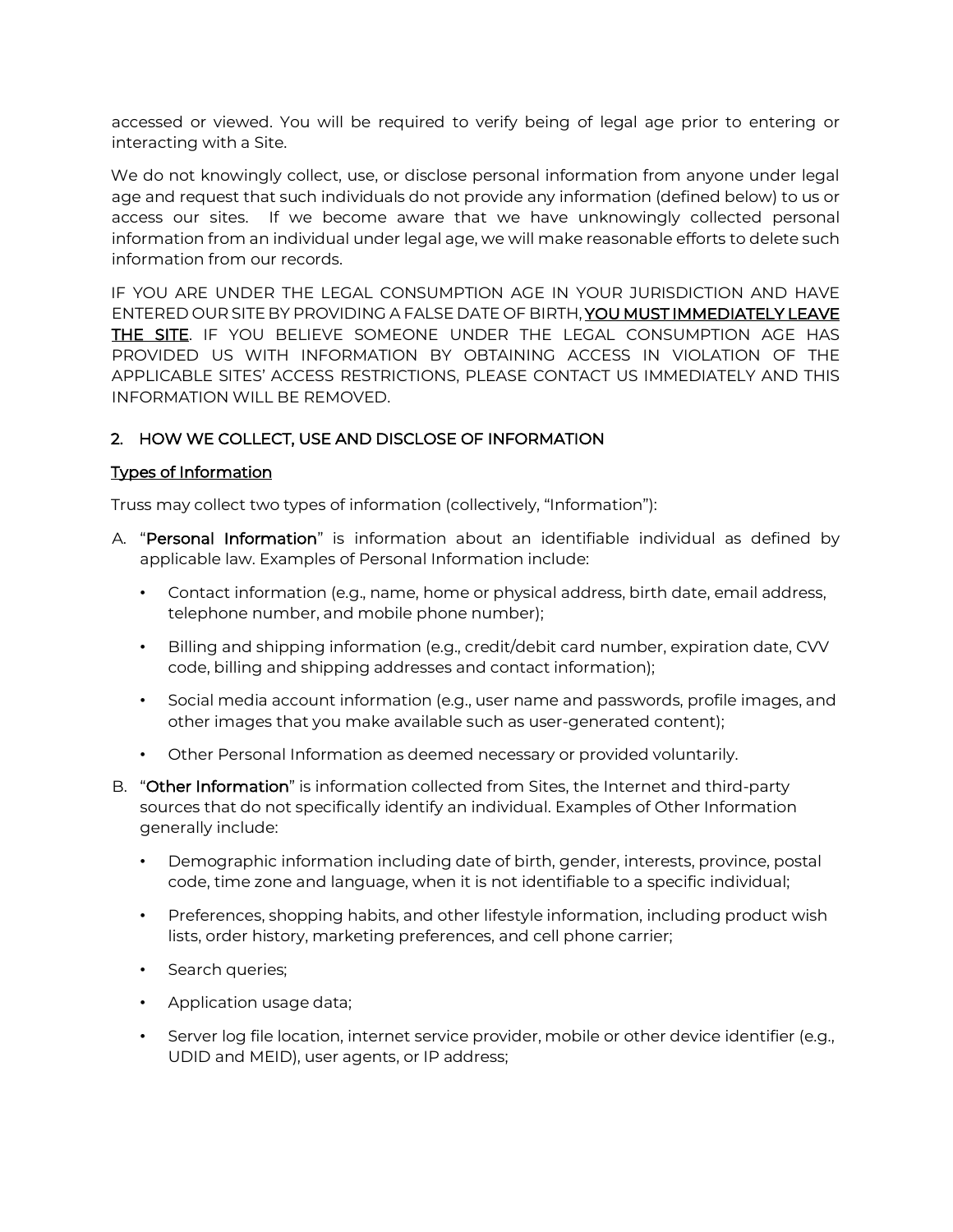- Information collected through cookies, tags, pixels, clear pixels, beacons, and other similar technologies;
- Geo-location information such as your precise or approximate location;
- Referring and exiting websites/URLs (including click through URL and pixel tags);
- Browser and device information (including platform and version);
- Other aggregated or anonymous information.

In certain jurisdictions, certain Other Information may be considered Personal Information. To the extent that any information is considered Personal Information by local law, we also treat this information as such and ensure that our handling of this Personal Information complies with all applicable data privacy and protection laws. Similarly, if we combine Other Information with Personal Information, the resulting information will be treated as Personal Information for as long as it remains combined.

To the extent permitted by applicable law, any Personal Information may be combined with any Other Information that you provide to us through other channels, that is publicly available, or that we may otherwise obtain, including from third parties.

#### How We May Collect Information

Truss Beverages may collect Information from the following:

- From You (e.g., information, such as date of birth, gender, hobbies and interests, consumption habits, postal code and your preferred means of communication when you voluntarily provide it);
- Our Sites and Applications (e.g., when you purchase a product on an e-commerce Site or opt-in to receive emails);
- Online tracking technologies, including cross-device tracking (e.g., service file logs, IP address, cookies, tags, pixels, clear pixels, gifs, bugs, beacons, and other similar technologies, some of which may enable Truss or our service providers to identify you and collect information about you across devices and Sites);
- Mobile usage (i.e., information learned from our mobile application, such as your device's latitude and longitude or your device's location capabilities (e.g., GPS, Wi-Fi, Bluetooth signal, beacons, LED light chips or other similar technologies)) and 3rd party mobile pay applications or services.
- Through your browser or device (e.g., certain information, including your computer type, operating system name and version, IP address, Media Access Control (MAC) address, language, Internet browser type and version, and service provider that is often automatically collected by most browsers);
- Through website analytics and advertising features (e.g., Google Analytics, Google Analytics Demographics, Interest Reporting)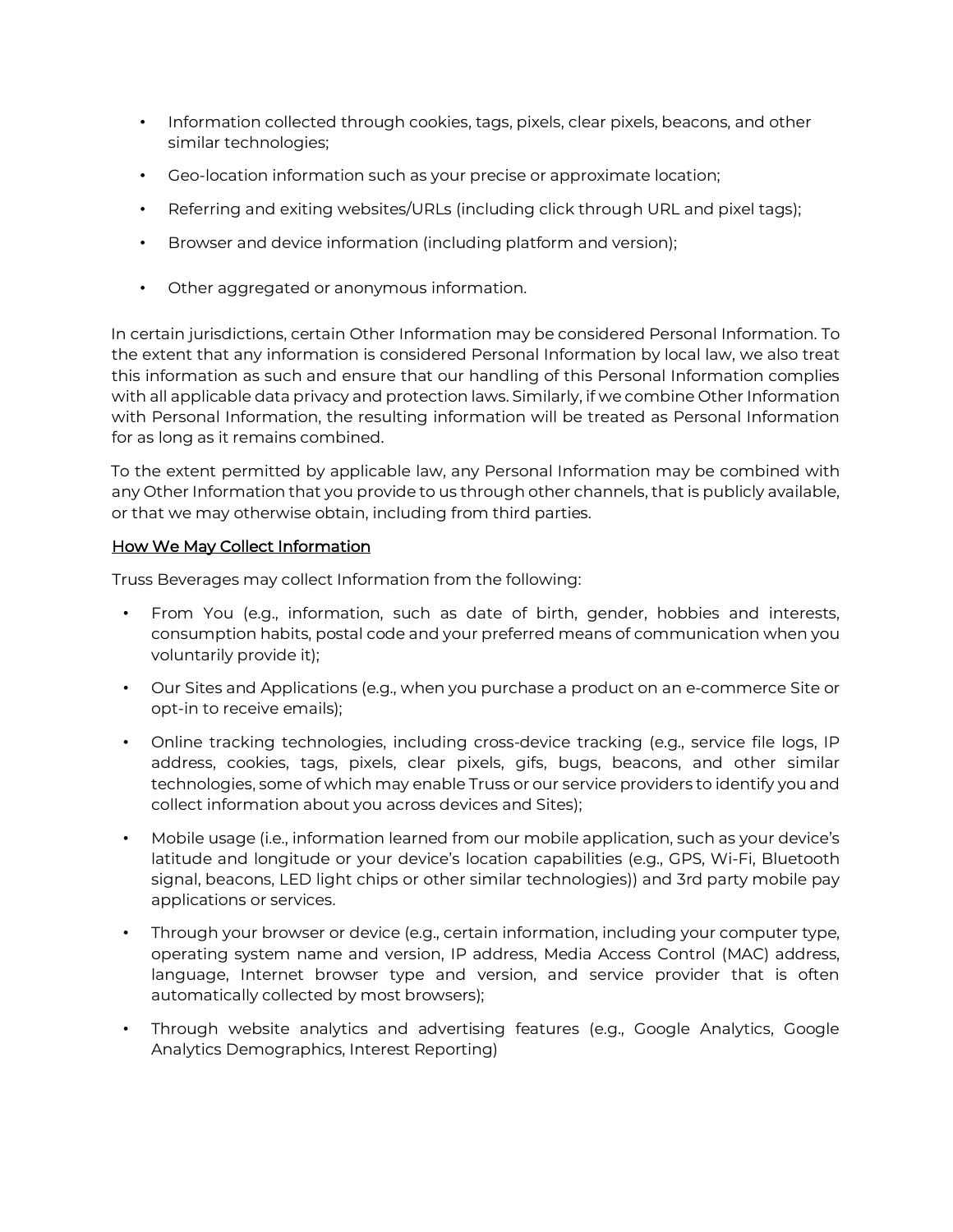• Other Sources (e.g., public databases; joint marketing partners, social media platforms, from people with whom you are connected on social media platforms, public forums, and from other third parties).

### How We May Use Information

To the extent permitted by applicable law, Truss may use your Information to:

- Send administrative information to you, for example, information regarding the Sites and changes to our terms, conditions, and policies. NOTE - Because this information may be important to your use of the Sites, you may not opt-out of receiving these communications;
- Send you marketing communications and updates about Truss Beverages for which you have opted in, including information about new products, events, and promotions (e.g., emails, push notifications, SMS and MMS messages);
- Deliver customized or targeted advertisements to you based on Information we have obtained from your use of our Sites and advertising, Information we have obtained from third parties, or a combination of these sources, including past purchases or interests;
- Permit you to engage with or post on our social media pages and blogs, and any similar platform in which you choose to engage with us and other consumers. Please note that any information you post or disclose on these platforms will become public information, and may be available to visitors to the Sites and to the general public;
- Allow you to send messages to a friend (legal consumption age only) through the Sites. By using this functionality, you are telling us that you are entitled to use and provide us with your friend's contact information.
- Conduct marketing research and analysis, and other business purposes, including but not limited to audits, developing new products, enhancing our communication with you and our Sites, evaluating the effectiveness of our media buys, identifying trends and traffic/download patterns, and diagnosing problems;
- Personalize your experience on our Sites, including displaying content based upon your location, past purchases, interests, as well as Information collected across devices and Sites;
- Enhance and improve our products, services, content, advertising, and promotions;
- Comply with or enforce applicable legal requirements, including complying with laws outside of your country of residence;
- Respond to requests from governmental authorities, including those outside of the country of residence; and
- Use your Information for other purposes on an anonymized or aggregate basis, or as otherwise required by law.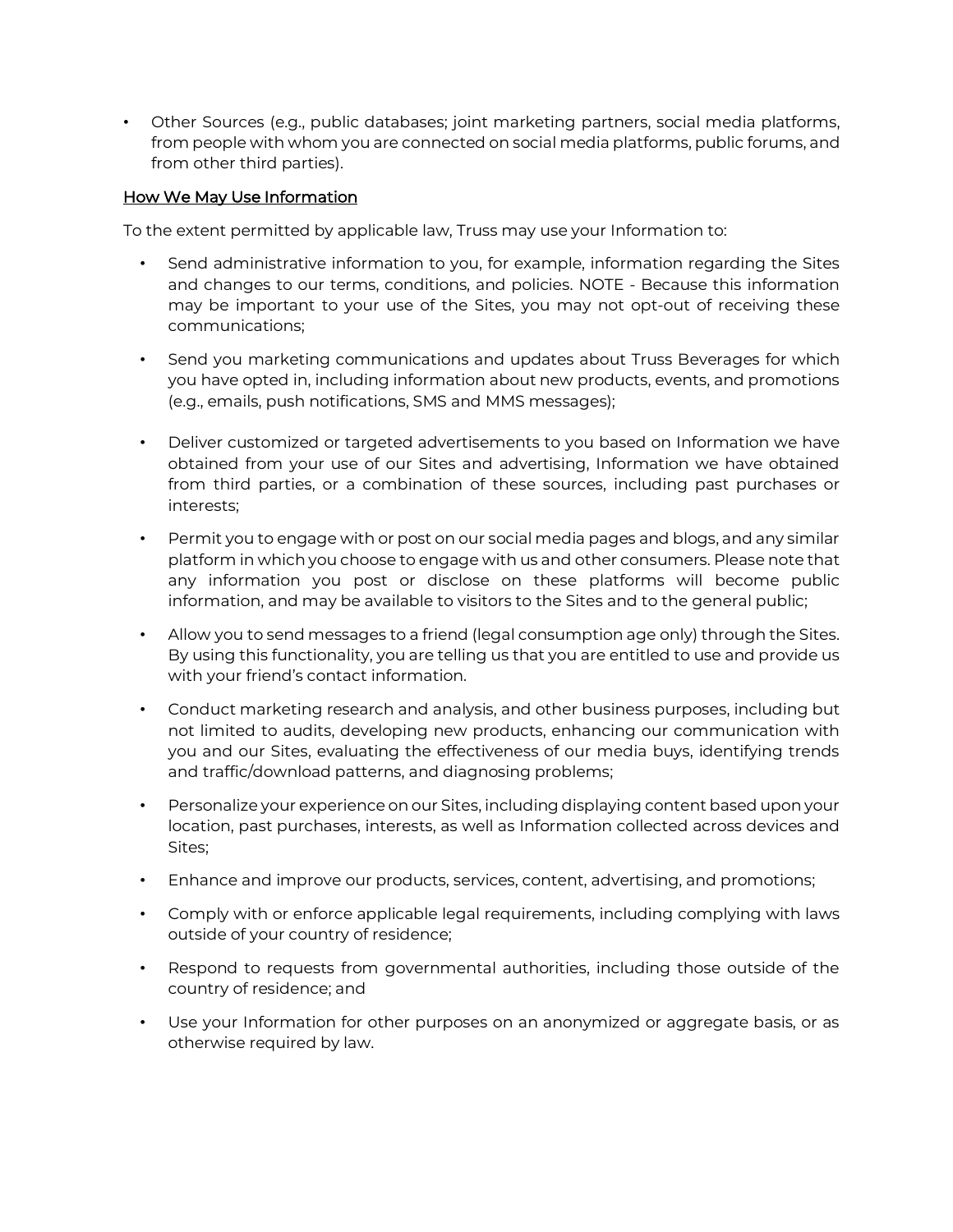• We may also share your Information within Truss in a manner consistent with this Privacy Policy. We may also share your Information with third-parties as described below.

## 3. TRACKING TECHNOLOGIES

#### Cookies and Tracking Technologies

Truss utilizes "cookies", "tags", "pixels", "clear gifs" and other similar tracking technologies on our Sites. A cookie is a text file that is placed on your computer or other mobile device when you access the Sites or the Internet. These technologies allow Truss to collect information about your interaction with our Sites and advertisements. Examples of such information may include, but are not limited to: demographic information, browser type, IP address, pages viewed, activity conducted, and timing of your visit. You may at any time "opt out" of certain tracking mechanisms through your browser settings. However, disabling such features may prevent you from using certain features or taking full advantage of all of our offerings on our Site.

Different types of cookies are used for different purposes on our Sites, these are known as: strictly necessary cookies, performance cookies, and functionality cookies. Some cookies may be provided by an external third party to provide additional functionality to our Site and these are included below.

#### Strictly necessary cookies

These are cookies that are essential to fulfil an action requested by you, such as identifying you as being logged in. If you prevent these cookies by adjusting your browser settings, we cannot guarantee how our Sites will perform during your visit.

#### Performance cookies

These are cookies used to improve our Sites, for example for analytics that let us see how our Site is being used and where to make improvements. These cookies are used to collect Information about how visitors use our Sites. The Information is collected in an anonymous form and includes the number of visitors, where visitors have come from to the Sites and the pages they visited.

#### Functionality cookies

These cookies enhance the performance and functionality of our Sites, often as a result of something you're doing as a user. For instance, we may personalize our content for you or remember your preferences.

Truss, our trusted service vendors/providers, and permitted third parties may also advertise our products on third-party websites. Third-party websites may also use cookies or other tracking devices. Truss, our trusted service vendors/providers, and permitted third parties do not have control over the tracking technologies utilized by third-party websites. As such, you should carefully review the privacy policies of those third-party sites to understand their tracking activities, if any.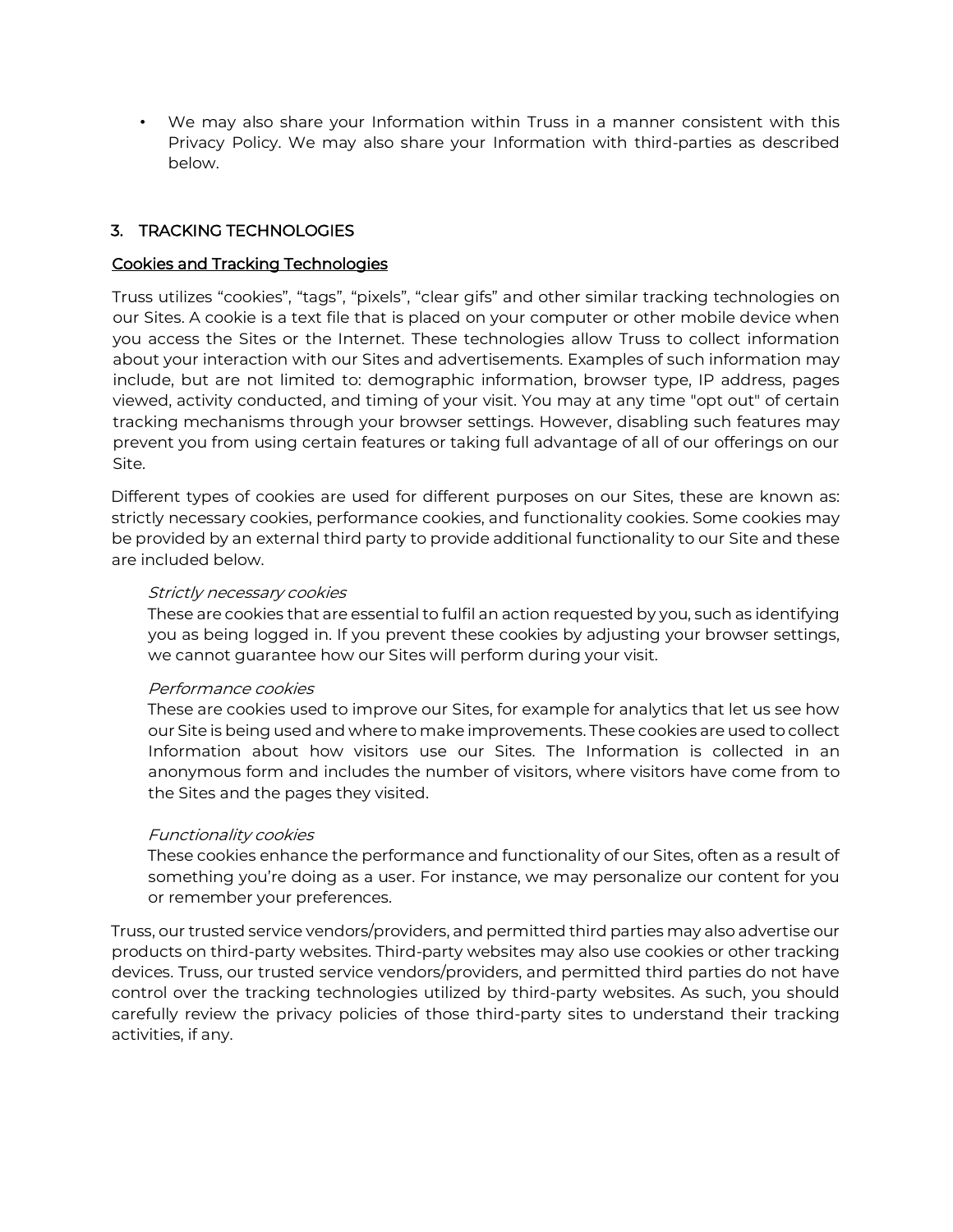#### Do Not Track Requests

We will automatically collect cookies and other information when you visit the Site. Due to this automatic collection, we do not currently honor browser based "do not track" requests. We currently participate in third party ad networks and use third party cookies as discussed above to track your visits across websites. For information on how to opt-out of the collection of information by other tracking devices please refer to the "Choice/Opt-Out" section below.

#### Disabling Cookies on Your Browser

You may refuse or delete cookies on our Sites. Please refer to your browser Help instructions to learn more about cookies and other tracking devices and how to manage their use. If you choose to refuse or delete cookies, some of the functionality of our Sites may be impaired. If you use another computer or change browsers, you will need to repeat the process of refusing or deleting cookies. For more information about cookies including how to set your internet br[o](http://www.allaboutcookies.org/)wser to reject cookies please go to [www.allaboutcookies.org.](http://www.allaboutcookies.org/)

#### Ad Tracking

Certain devices may allow you to Limit Ad Tracking. Please refer to the settings on your computer or device for information on how to disable Ad Tracking.

#### 4. TRANSACTIONS

In some cases, we may use a third-party payment service to process purchases made through the Sites (if any), including but not limited to reservation sites and eCommerce/online retail shop sites. In these cases, your Information may be collected by this third party and not by us and will be subject to the third party's privacy policy, rather than this Privacy Policy. We have no control over, and are not responsible for, this third party's use or disclosure of your Information.

#### 5. SHARING YOUR INFORMATION/DISCLOSURE TO THIRD-PARTIES

At times, Truss may make certain Information available to third parties (e.g., trusted vendors and providers) and within our family of companies/brands. We will only share your Information with these third parties and related entities in the ways that are described in this Privacy Policy. Truss or persons that help us with our business activities are authorized to use your aforementioned information only as necessary to provide these services or as otherwise described below. If you wish to opt-out of having your information shared with third parties in applicable circumstances (for example where your Personal Information is used for marketing/promotional purposes), please contact us as described below under "Privacy Inquiries."

For example, Truss may share the Information it collects about you in the following instances:

• With our trusted service vendors/providers to evaluate and improve our marketing and promotional efforts, content, products and services, to better understand customer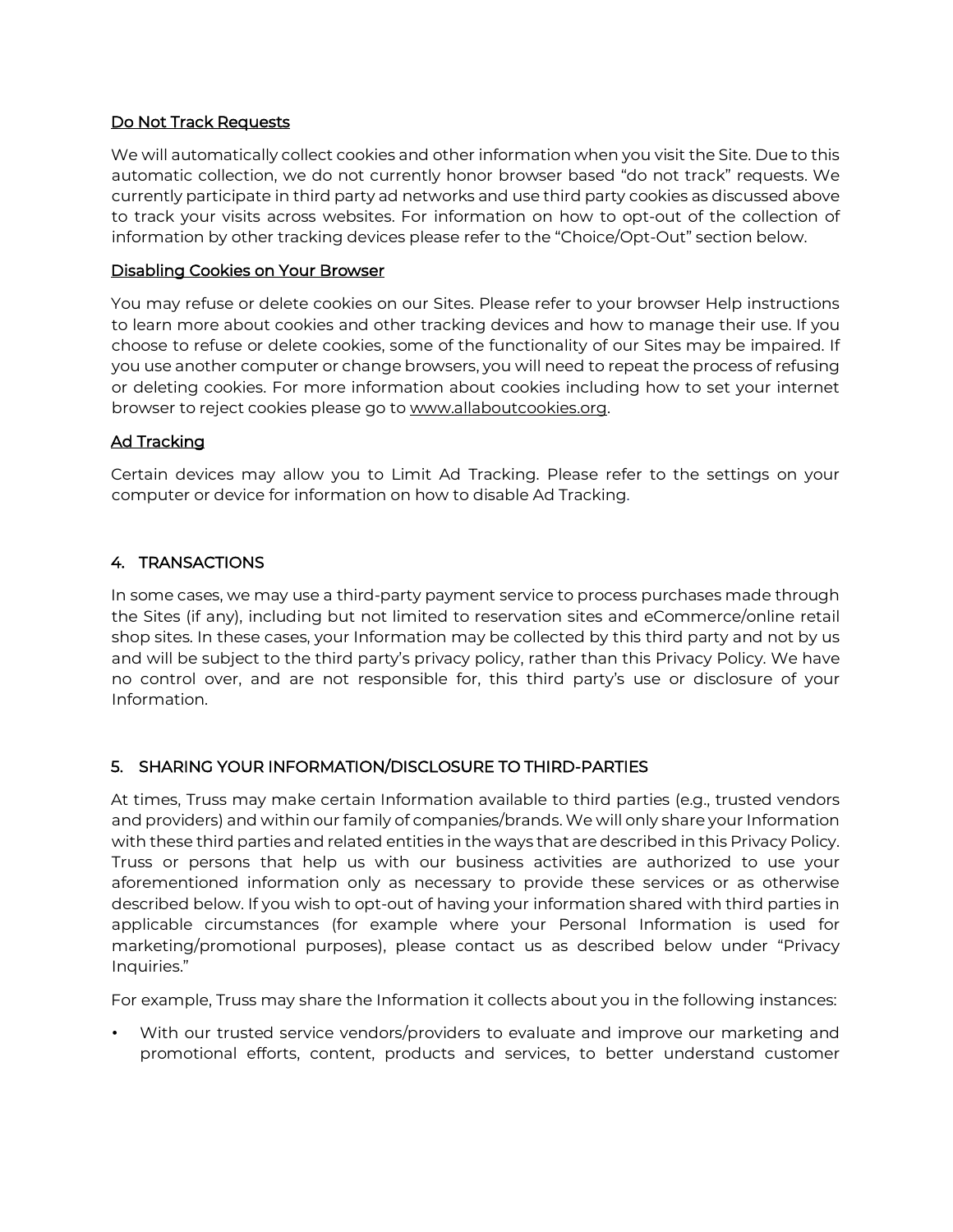interests and preferences, to provide you relevant information, and to conduct joint marketing programs;

- With our trusted service vendors that help us with business activities (e.g., processing credit card transactions, administering sweepstakes and contests, shipping your order, assisting us in Site operations, providing customer service, and delivering email communications);
- With our trusted service vendors/providers who work on our behalf and who do not have an independent right to use the Information to which they have access or that we disclose to them;
- In connection with a corporate change including a merger, acquisition, or sale of assets;
	- o To third-party partners with whom we may enter into a relationship (e.g., joint marketing campaigns). Depending on the purposes for this sharing, Truss may provide you with the option of whether this Information may be shared prior to sharing with such a partner. The subsequent use of the Information by the thirdparty partner will be governed by their own privacy practices and policies;
	- o As required by law, such as in conjunction with a government inquiry or to comply with a subpoena or similar legal process;
	- o When we believe in good faith that disclosure is necessary to protect our rights, protect your safety or the safety of others, investigate fraud, or respond to a government request; and
	- o To any other third party with your prior formal consent to do so.

## 6. LOCATION BASED SERVICES

Truss may collect the physical location of your device by, for example, using satellite, GPS, cell phone towers, beacons, or Wi-Fi signals. We may use your device's physical location to provide you with personalized location-based services and content, including advertising. We may also share your device's physical location, combined with information about what advertisements you viewed and other information we collect, with our marketing partners to enable them to provide you with more personalized content, including advertising and to study the effectiveness of advertising campaigns. In some instances, you may be permitted to allow or deny such uses and/or sharing of your device's location, but if you choose to deny such uses and/or sharing, we and/or our marketing partners may not be able to provide you with the applicable personalized services and content. Unless you provide consent, this location data is collected anonymously in a form that does not personally identify you. For example, when you download a Truss Site (including mobile application) on your device, you may have the opportunity to state that you would like to share your location.

For information about opting out of location-based services, please refer to Settings in your device settings.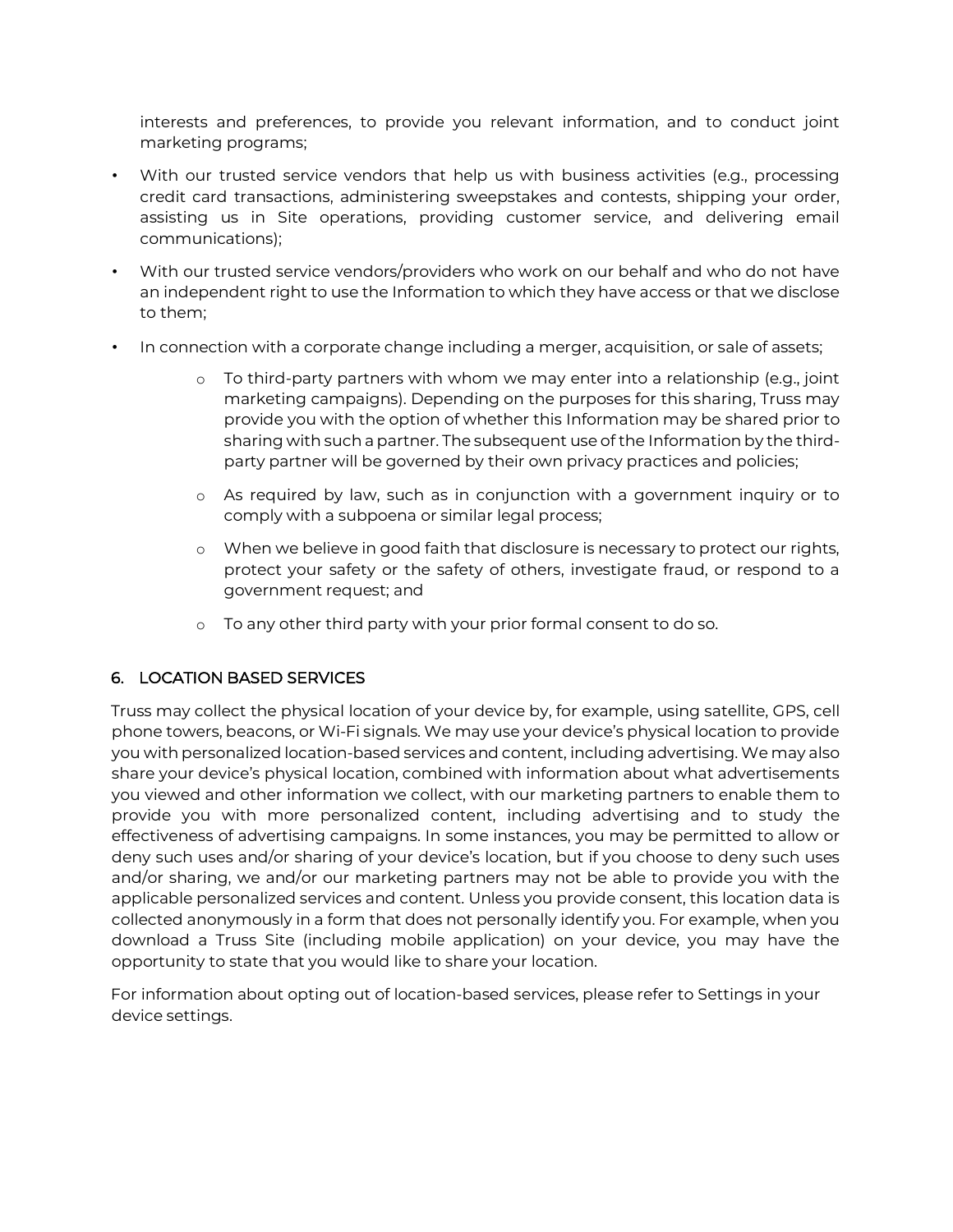## 7. SECURITY AND STORAGE OF INFORMATION

The security, integrity, and confidentiality of your Information are extremely important to us. Truss uses administrative, technical, and physical security to protect the Information we maintain to ensure that it is used according to this Privacy Policy. Please be aware though that, despite our best efforts, no security measures are perfect or impenetrable. If you have reason to believe that your Personal Information is not secure, please contact us immediately.

When you post on social networking platforms or other public platforms, the Information that you share is visible to other users and can be read, collected, or used by other users. Truss is not responsible for Information that you voluntarily share or submit on these platforms. For example, if you list your name, age, and address on a social media site, this Information is public.

We will store your Personal Information for as long as is reasonably necessary for the purposes for which it was collected, as explained in this notice. In some circumstances, we may store your Personal Information for longer periods of time, for instance where we are required to do so in accordance with legal, regulatory, tax, or accounting requirements.

In specific circumstances, we may store your Personal Information for longer periods of time so that we have an accurate record of your dealings with us in the event of any complaints or challenges, or if we reasonably believe there is a prospect of litigation relating to your Personal Information or dealings.

# 8. SOCIAL NETWORKS/ONLINE COMMUNITIES

On certain Sites, we may enable you to access online communities for sharing Information such as messages, photos, and videos. You may only share this Information with persons of legal drinking age based on the jurisdiction from where you are accessing such Site. We may also enable you to post content from some Sites to your profile on other social networks. Please be aware that the privacy policy of the social networking site will apply to any content you post on or provide to that Site. In addition, when you post or share content or communications from our Sites with any third-party social network you also allow us to share Information with that third-party social network.

We cannot control any policies or terms of such third-party social networks. For example, sharing such Information with Facebook may require us to implement cookies and/or APIs in order to facilitate the communication between our Sites and Facebook. That Information, shared through cookies and/or APIs, then becomes subject to Facebook's Data Policy, located a[t](https://www.facebook.com/full_data_use_policy) [www.facebook.com/full\\_data\\_use\\_policy. A](https://www.facebook.com/full_data_use_policy)s a result, we cannot be responsible for any use of your Information or content by a third-party social network, which you use at your own risk.

## 9. LINKED SITES

Our Sites may contain links to third-party websites or applications not controlled by Truss or covered by this Privacy Policy. If you submit Information to any of those websites, your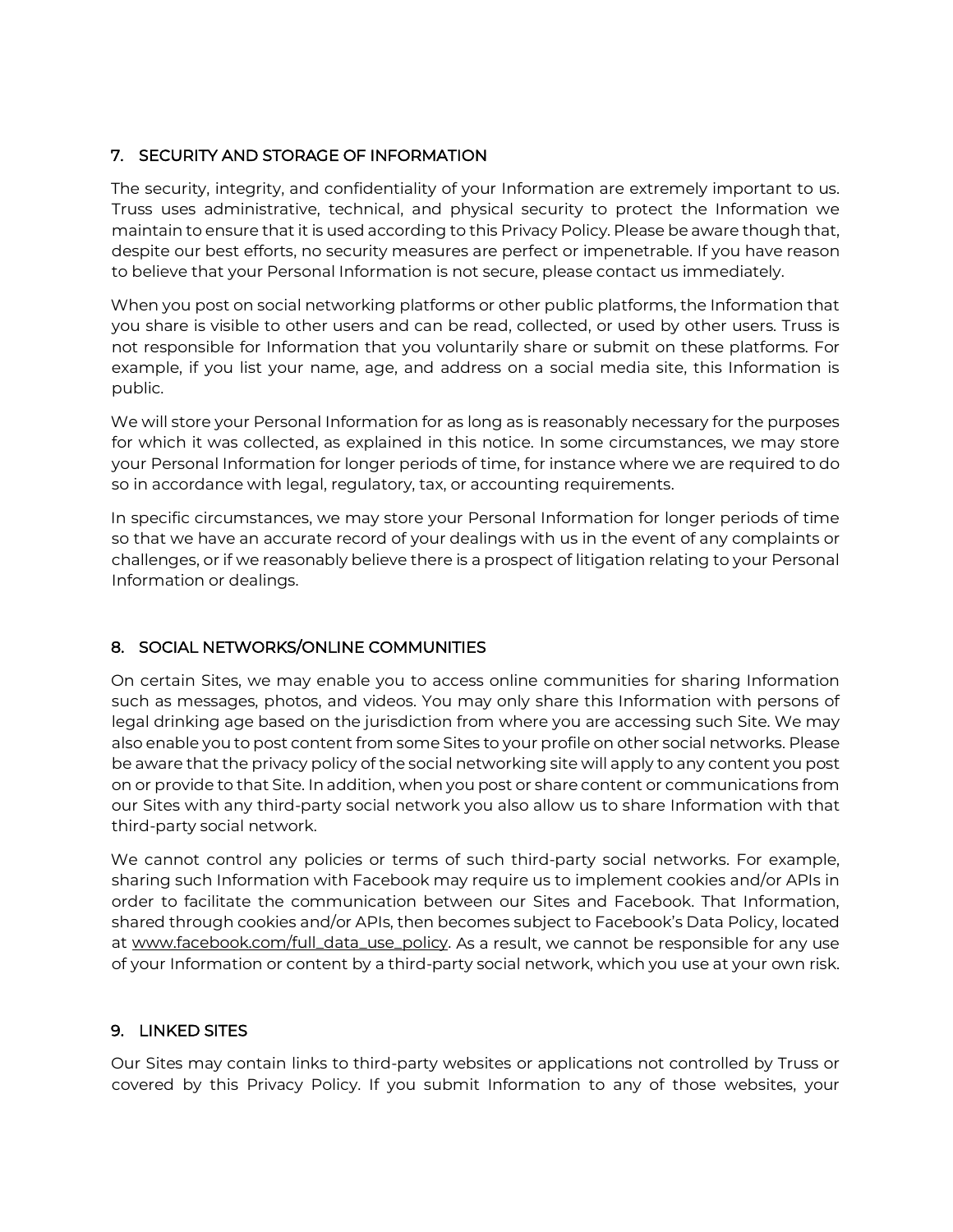Information is governed by their privacy policies. We encourage you to carefully read the privacy policy of any website or application that you visit. We have no control or authority over third-party sites and are not responsible any Information that you may submit on that site.

Please note that if you provide Information to us via a social media site or participate in a social media site linked to our Sites, you consent to our use of your Information for any reason as if it were submitted to us directly via the Site.

## 10. ADDITIONAL INFORMATION

Our Sites may include interactive programs that provide specific services from another company, such as "liking" or sharing content, often referred to as widgets. You may have the opportunity to submit Information, such as your email address, for collection through a widget. A widget may also use cookies and/or collect usage data. Information collected by a widget is governed by the privacy policy of the company that created it.

#### Third Party Analytics

Google Analytics - For more information on how to opt out of our use of Google Analytics and our use of i[t](https://tools.google.com/dlpage/gaoptout)s Advertising Features visit <https://tools.google.com/dlpage/gaoptout> an[d](http://www.google.com/safetycenter/tools/) [http://www.google.com/safetyce nter/tools/,](http://www.google.com/safetycenter/tools/)

## 11. PRIVACY INQUIRIES, CORRECTING YOUR INFORMATION, AND CHOICE/OPT-OUT

If you have any questions or comments regarding this Privacy Policy, or if you would like to review, update, correct, or remove any Personal Information from our records, please contact us using the information below. Once we receive your request for removal, we will remove Your Personal Information from our records unless we have a specific legal requirement to retain your Personal Information. However, except where disclosure is required by law, we may decide not to grant access or make revisions where the burden or expense of providing access would be disproportionate to the risks to the individual's privacy in any given case, or when the rights of others would be violated by granting the access.

We have appointed the person set out below to oversee compliance with this Privacy Policy as our Privacy Officer, and to help us manage and monitor our compliance with privacy legislation. The contact information for our Privacy Officer is as follows:

> Karyn Sullivan Head of Legal & Corporate Affairs Truss Beverage Co. 100 King Street West, #1600 Toronto, ON M5X 1G5 Email: privacy@trussbeverages.com

Please note that email communications are not always secure; so please do not include any sensitive information, including credit card information, in your emails to us.